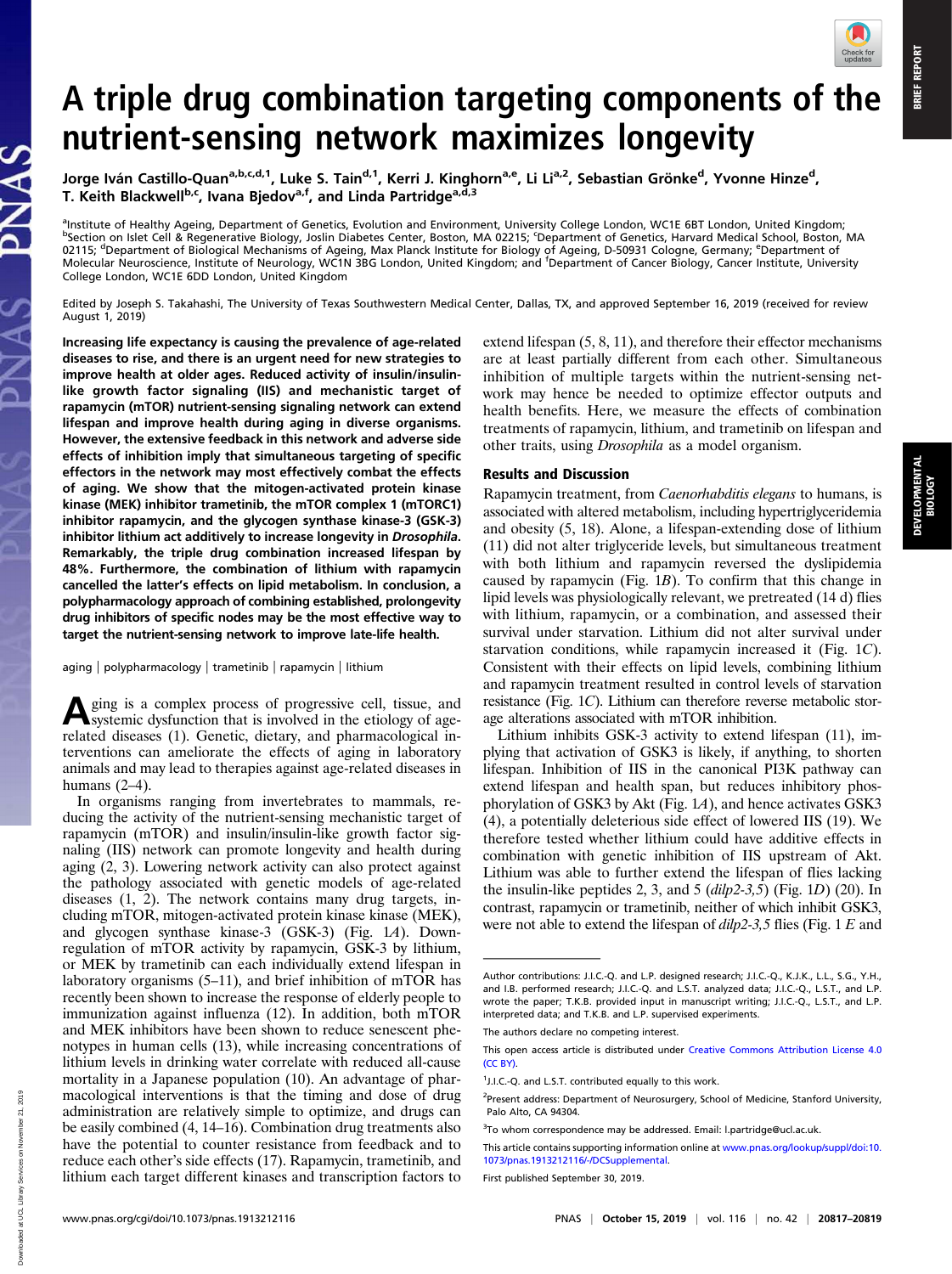

Fig. 1. Lithium blocks negative side effects of mTORC1 and IIS inhibition. (A) A simplified diagram of the Drosophila nutrient-sensing network showing the target kinases of rapamycin, trametinib, and lithium. Lithium reversed the (B) hypertriglyceridemia ( $n = 6$  replicas of 5 flies per condition, 1-way ANOVA) and (C) starvation resistance induced by rapamycin (50 μM) ( $n = 75$ ). (D) Lithium treatment significantly extended lifespan of both  $w^{Dah}$ and  $dilp2-3,5$  mutant flies. Neither (E) rapamycin (P = 0.58) nor (F) trametinib ( $P = 0.14$ ) further extended lifespan of *dilp2-3,5* mutant flies [log-rank test ( $n =$ 150)]. Cox Proportional Hazard analysis showed a significant genotype by treatment interaction for rapamycin ( $P = 0.002$ ) and trametinib ( $P = 0.0018$ ). Error bars represent SEM.  $***P < 0.001$  (1-way ANOVA or log-rank test).

F). Lithium thus reverses an adverse side effect of inhibition of the canonical IIS pathway.

Because rapamycin, lithium, and trametinib extend lifespan by at least partially independent mechanisms, we investigated the effects on lifespan of their double and triple combinations. Double combinations of lithium and rapamycin, lithium and trametinib, or rapamycin and trametinib produced a reproducibly greater lifespan extension than controls, on average 30%, compared to each compound alone, which extended lifespan by an average of 11% (Fig.  $2 \text{ } A$  and  $B$  and [Dataset S1](https://www.pnas.org/lookup/suppl/doi:10.1073/pnas.1913212116/-/DCSupplemental)). Importantly, the triple combination of rapamycin, trametinib, and lithium promoted longevity beyond that of the double combinations, extending median lifespan by  $48\%$  (Fig. 2 A and B and [Dataset S1](https://www.pnas.org/lookup/suppl/doi:10.1073/pnas.1913212116/-/DCSupplemental)). Thus, each compound independently displayed an additive effect on lifespan. The additive effect of rapamycin, trametinib, and lithium on lifespan is unlikely to have been due to changes in feeding behavior, because feeding frequency, food intake, and drug uptake were unaltered by the treatment regimens (Fig. 2 C and  $D$ ). Fecundity is often reduced in interventions that promote lifespan extension (21), and this could provide a potential explanation for the greater longevity with drug combinations. However, at the concentrations used, only trametinib and combinations containing trametinib significantly reduced fecundity (Fig. 2E). Importantly, the triple drug combination did not reduce egg laying below that achieved with double trametinib-containing combinations, or trametinib treatment alone (Fig. 2E). Thus, a trade-off with fecundity is unlikely to

explain the greater longevity observed with the triple drug combination.

Given the complex nature of the aging process, it is unlikely that the most effective preventative antiaging therapy could be achieved by a single compound with a single target. We have shown that simultaneous inhibition by 3 components of different nodes in the nutrient-sensing network using a combination of drugs already approved for human use is a viable strategy to maximize animal longevity and to reduce a side effect. Rapamycin treatment results in insulin resistance and dyslipidemia in patients and mice (4, 18, 22), and this disturbance manifests as hypertriglyceridemia in Drosophila (5). Lithium reversed this and the starvation resistance associated with rapamycin treatment. Taken together, our results highlight a potential therapeutic avenue to promote longevity, coadministrating compounds that act on different nodes of the nutrient-sensing network, to maximize their beneficial effects while minimizing negative side effects.

## Methods

Fly Stocks, Husbandry, and Lifespan Analysis. For all experiments, a wild-type white Dahomey ( $w^{Dah}$ ) stock, or, when noted,  $dilp2-3,5$  mutant flies ( $w<sup>Dah</sup>$  backcrossed), were used, and raised as previously described (20). LiCl (Sigma) in ddH<sub>2</sub>O, trametinib (LC laboratories) in dimethyl sulfoxide, and rapamycin (LC laboratories) in 100% ethanol were added to sugar−yeast− agar (SYA) medium to a final concentration of 1 mM, 15.6  $\mu$ M, and 50  $\mu$ M, respectively (5, 8, 11). Equivalent volumes and concentrations of vehicle were added to SYA medium for control treatments. Drug treatments were started 2 d posteclosion. Female flies ( $n = 130$  to 200, 15 to 20 per vial) were sorted onto SYA medium that was replaced every 2 d to 3 d throughout life.



Fig. 2. A triple drug combination maximizes longevity. (A) Representative survival curve and associated pairwise log-rank tests. (B) Replicated median/ maximum lifespans plotted for all single ( $n = 4$ ), double ( $n = 3$ ), and triple  $(n = 2)$  combinations of rapamycin, trametinib, and lithium treatments. Each lifespan contained 130 to 200 flies per treatment. Numbers in parentheses show (total number of flies/number of censors). (C) Proboscis extension feeding behavior assay (1 and 15 d of treatment; Top and Middle) and quantification of ingested nonabsorbable (Bottom) blue dye ( $n = 8$  replicas of 4 to 5 flies 15 d old, 1-way ANOVA with Dunnett's test). (D) Mass spectrometry of systemic trametinib (Top) or rapamycin (Bottom) levels when other drugs were coadministered ( $n = 5$ , 1-way ANOVA). (E) Fecundity of treated (15 d) flies within a 24-h period ( $n = 8$  replicas of 4 to 5 flies). Error bars show Tukey whiskers, and outlying data points are shown as dots.  $*P < 0.05$ ,  $*P < 0.01$ , \*\*\*P < 0.001 (Kruskal−Wallis test and Dunn's pairwise tests).